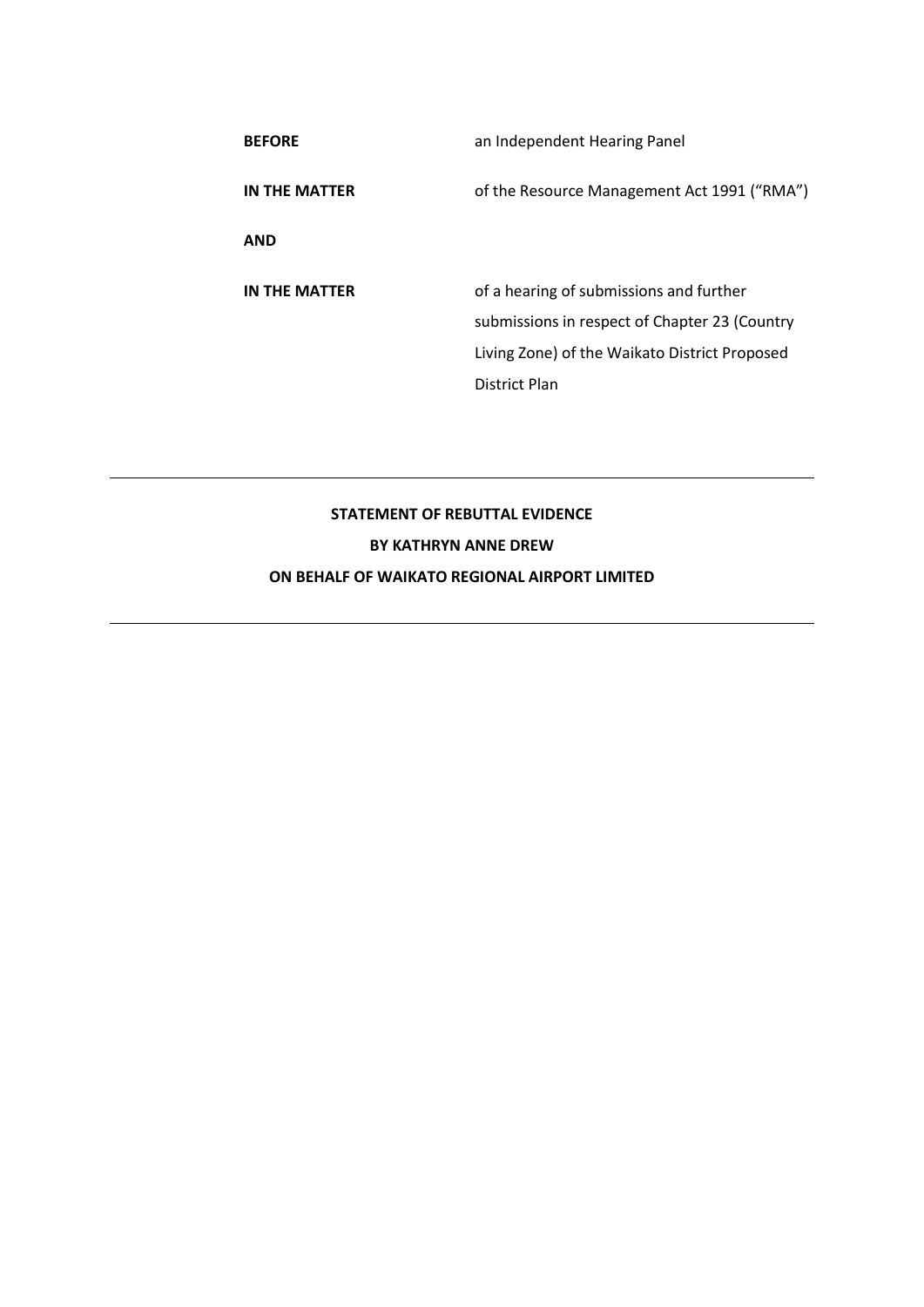#### **INTRODUCTION**

- 1. My full name is Kathryn Anne Drew.
- 2. I am a senior planner at Bloxam Burnett & Olliver Ltd ("BBO"), a firm of consulting engineers, planners and surveyors, based in Hamilton.
- 3. I have been employed in resource management and planning related position in local government and the private sector for 16 years, with the last 11 of those being at BBO.
- 4. My qualifications are a Bachelor of Resource and Environmental Planning (Hons) from Massey University. I am also a full member of the New Zealand Planning Institute.
- 5. My planning experience has included the preparation and processing of consent applications for both Council's and private clients. I have also prepared and processed Plan Changes, prepared submissions on Plan Changes and on District Plan reviews.
- 6. In relation to this hearing I am authorised to give evidence on behalf of Waikato Regional Airport Limited ("WRAL"). I am the author of the submissions and further submissions prepared on behalf of WRAL in relation to the Waikato Proposed District Plan ("WPDP"). I have been providing planning advice to WRAL for the last 11 years. I consequently have an extensive working knowledge of Hamilton Airport, the planning provisions that currently apply to it and the planning challenges associated with the airport and its surrounds. Statements I make in this evidence fall back on that knowledge.
- 7. I have read the Environment Court's 'Code of Conduct for Expert Witnesses' as contained in the Environment Court's Consolidated Practice Note 2014 and agree to comply with it. I have complied with it when preparing my written statement of evidence.

#### **EVIDENCE STRUCTURE**

- 8. In this evidence I rebut the evidence of Jason Howarth, Howarth Consulting, who has provided evidence in support of their submission point 7.1 which sought to remove the Airport Subdivision Control Boundary ("ASCB") and allow subdivision within that area in accordance with usual Country Living Zone ("CLZ") rules.
- 9. As part of that rebuttal I also comment on the provisions which WRAL submitted on and which are addressed in the s42A report provided by Waikato District Council ("WDC") in relation to the CLZ, and specifically the subdivision provisions applying within the ASCB that Mr Howarth addresses.
- 10. Topics covered in this evidence are:
	- Background to airport noise and related subdivision controls in the Country Living Zone;
	- Assessment of the most efficient and effective rules for subdivision controls;
	- Commentary on specific rules as described in the s42A report.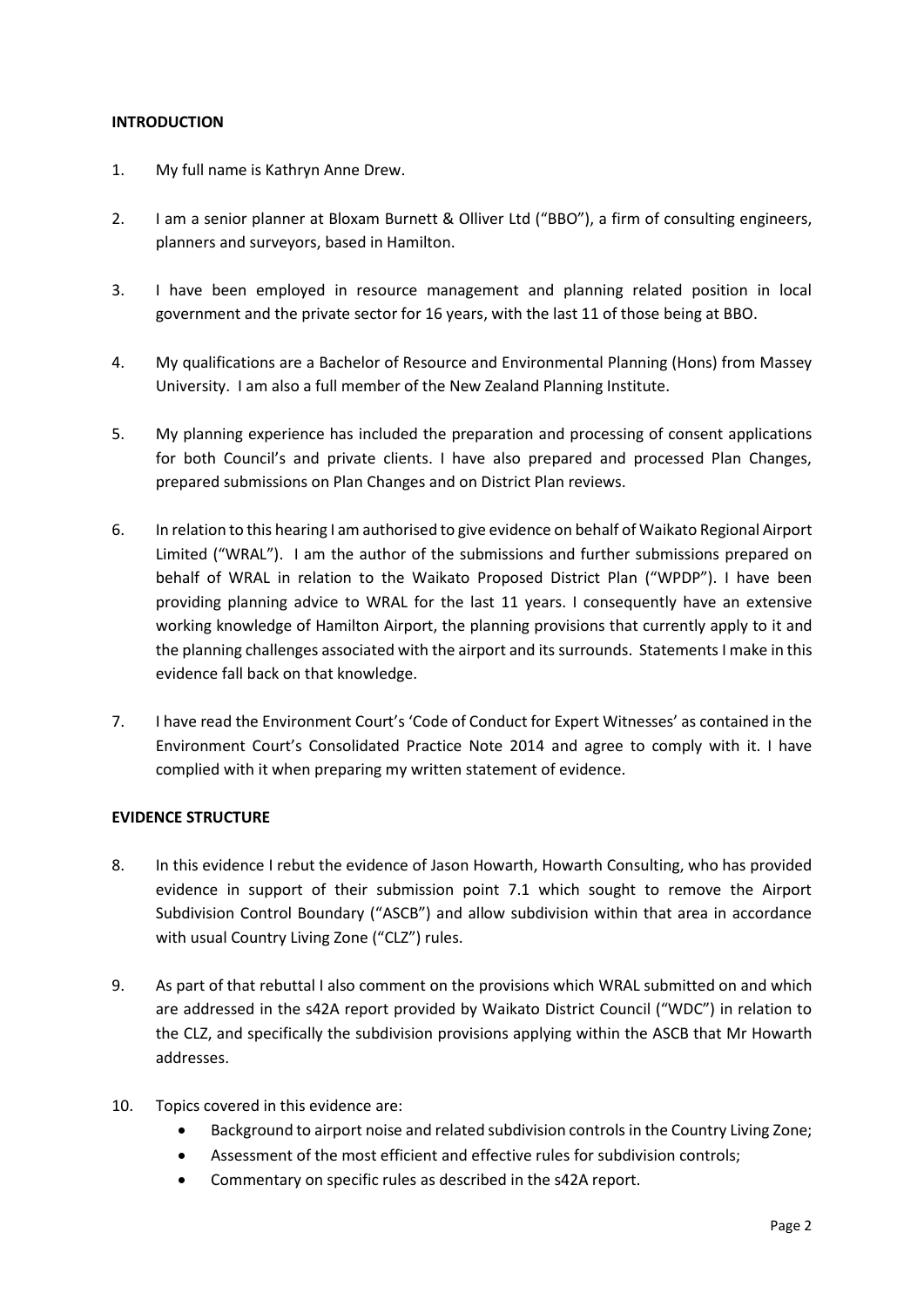#### **WRAL SUBMISSIONS**

- 11. WRAL lodged a primary submission (741.2) seeking prohibited activity status for subdivision that did not comply with the 1.1ha average lot size within the ASCB. The Operative Waikato District Plan ("OWDP") included a prohibited activity status for this whereas the PWDP, as notified, changed the status to non-complying. WRALs submission was to retain the noncomplying activity status.
- 12. WRAL also lodged several further submissions<sup>1</sup> opposing submissions seeking that the ASCB be removed or the 1.1ha average lot size be reduced. These further submissions are recorded on page 169 of the s42A report. They included a further submission opposing submission point 7.1 by Howarth Consulting.

## **BACKGROUND**

- 13. Although Hamilton Airport is located in Waipa District it is an important regional transportation hub and its influence extends into Waikato District and Hamilton City. It is defined as *Regionally Significant Infrastructure* in the Waikato Regional Policy Statement. Its influence on Waikato District is mainly in the form of aircraft noise, and safety issues associated with maintaining clearances from buildings and objects for aircraft flight paths to and from it.
- 14. The airport is a vital component of the Waikato Regions transport infrastructure. It has the third longest civilian runway in New Zealand, after Auckland and Christchurch, and caters for scheduled domestic services, as well as a wide range of general aviation (GA) flights. It is also home to L3 Airline Academy (CTC Aviation), a major flight training school. Today Hamilton Airport is the second busiest regional Airport for certified air movements; it attracts over 140,000 aircraft movements per annum; caters for approximately 380,000 domestic passengers per annum and passenger numbers are growing at rate of around 7% per annum.
- 15. The Waikato District Plan has included provisions relating to the airport since 1989. The airport itself and associated facilities, is designated in the Waipa District Plan but its related noise provisions, to address reverse sensitivity effects, are also included in the OWDP. The Hamilton City District Plan includes "Obstacle Limitation Surface" provisions but not noise provisions.
- 16. The noise provisions in the District Plans are derived from NZS 6805: 1992 "Airport Noise Management and Land Use Planning". This standard establishes recommended maximum levels of airport noise exposure around airports for the protection of community health and amenity values, while recognising the need for airports to operate efficiently. The Standard does not itself set rules but it provides a guide for appropriate land use controls in district plans. The Standard was developed after extensive consultation and is widely implemented in district plans throughout the country.

<sup>1</sup> Further submitter number: 1253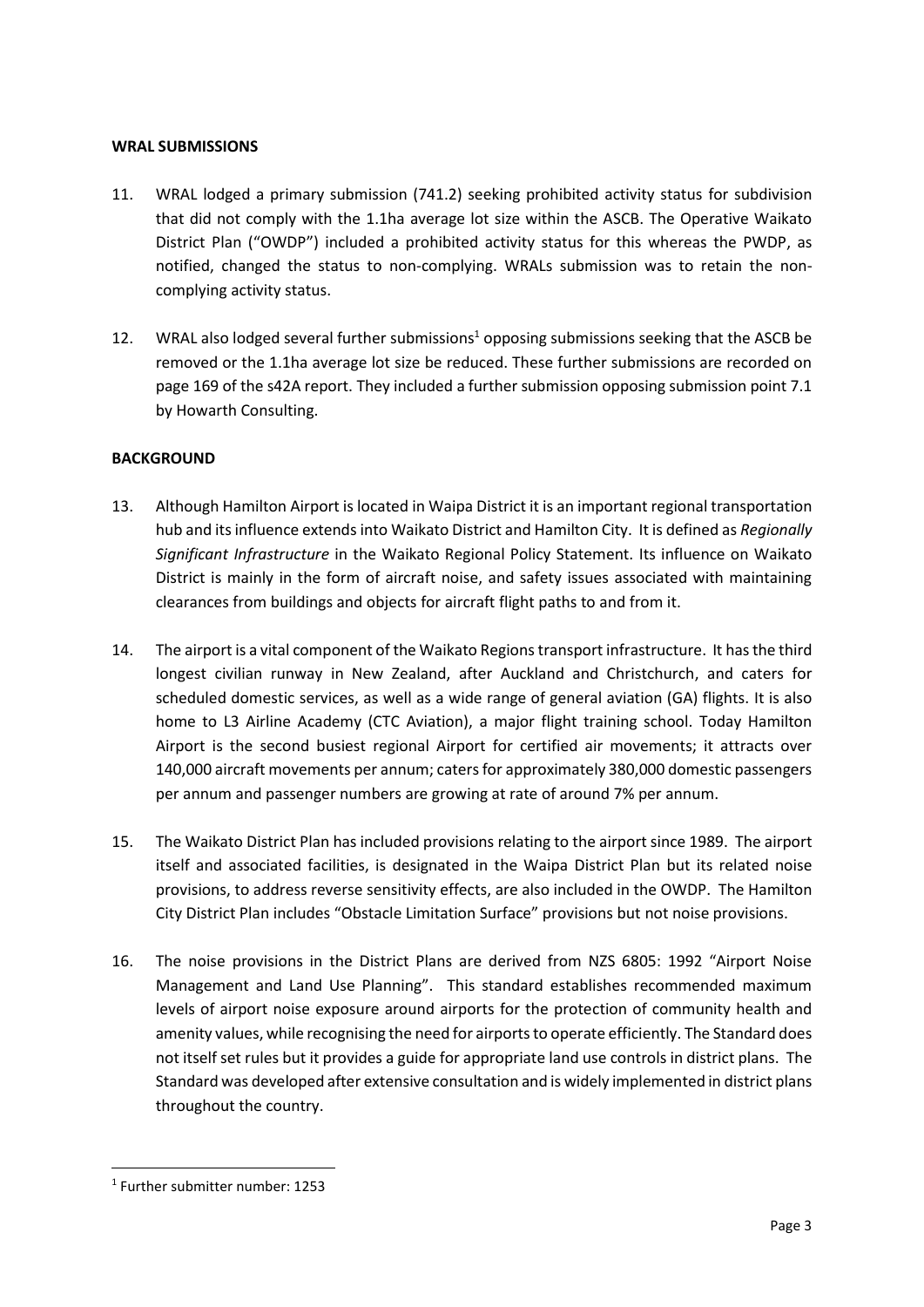- 17. The usual method for implementing the controls is to show an "Airnoise Boundary" and a "Outer Control Noise Boundary" in the District Plan and to restrict land use within them. The Air Noise Boundary represents an area within which aircraft noise may exceed 65 dBA Ldn. These levels can have health effects. The Outer Control Noise Boundary is an area where aircraft noise levels are predicted to be between 55 and 65 dBA Ldn. At these levels the noise largely has adverse effects on amenity values. Only the Outer Noise Control Boundary extends into Waikato District, covering land in and around Tamahere.
- 18. Hamilton Airport is in the enviable position of being in a largely rural area with limited development around it. This means that to date the reverse sensitivity conflicts that arise through urban development encroaching onto land around the airport that is subject to aircraft noise have largely been avoided. This makes it quite different from other airports in New Zealand that are close to residential or other sensitive forms of development. One of WRAL's aims of making submissions on the PWDP is to maintain this level of protection. A second aim is to encourage a consistent approach to airport planning between the three affected territorial authorities; Waikato, Waipa and Hamilton City.
- 19. In 2000 Waikato District notified Plan Change 19 which proposed to allow additional rural residential subdivision opportunities within Tamahere, some of which was within the Airport Noise Outer Control Boundary. WRAL was a submitter opposed to the Plan Change. The Council (via independent Commissioners) decided that the proposed change should not apply within the Outer Control Boundary. Several Tamahere residents appealed the decision to the Environment Court, and WRAL became involved with WDC and the appellants in a mediation process in order to find a suitable solution. That solution was agreed in 2003 and the appeals were settled by Consent Order. The key features of the settlement were:
	- Lower density subdivision rules of 1.1 ha minimum lot sizes within the Outer Control Boundary;
	- Consent notices referring to airport noise to be placed on new titles created within the Outer Control Boundary;
	- Objectives and policies referring to airport noise included in the District Plan.
- 20. The 1.1 ha lot size was based on the average size of land parcels within the Outer Control Boundary at the time. It 'held the line' at that density while allowing for subdivision elsewhere in Tamahere to increase in density to 5,000 $m<sup>2</sup>$  lots.
- 21. In 2010 WRAL lodged a suite of notices of requirements and proposed revisions to the Waipa, Hamilton City and Proposed Waikato District Plans relating to Obstacle Limitation Surfaces, noise boundaries and Runway Protection Areas. The changes to the policies and rules were implemented through a private plan change to the Waipa District Plan (Plan Change 69) and variations initiated by WDC (Variation 14) and Hamilton City Council (Variation 22) to their Plans. The issue of density of subdivision in Tamahere within the Outer Control Boundary was revisited as part of Variation 14, and as part of that the boundary that controlled subdivision was amended slightly and renamed the Airport Subdivision Control Boundary. The Commissioners hearing submissions on Variation 14 reconfirmed the 1.1ha density provision.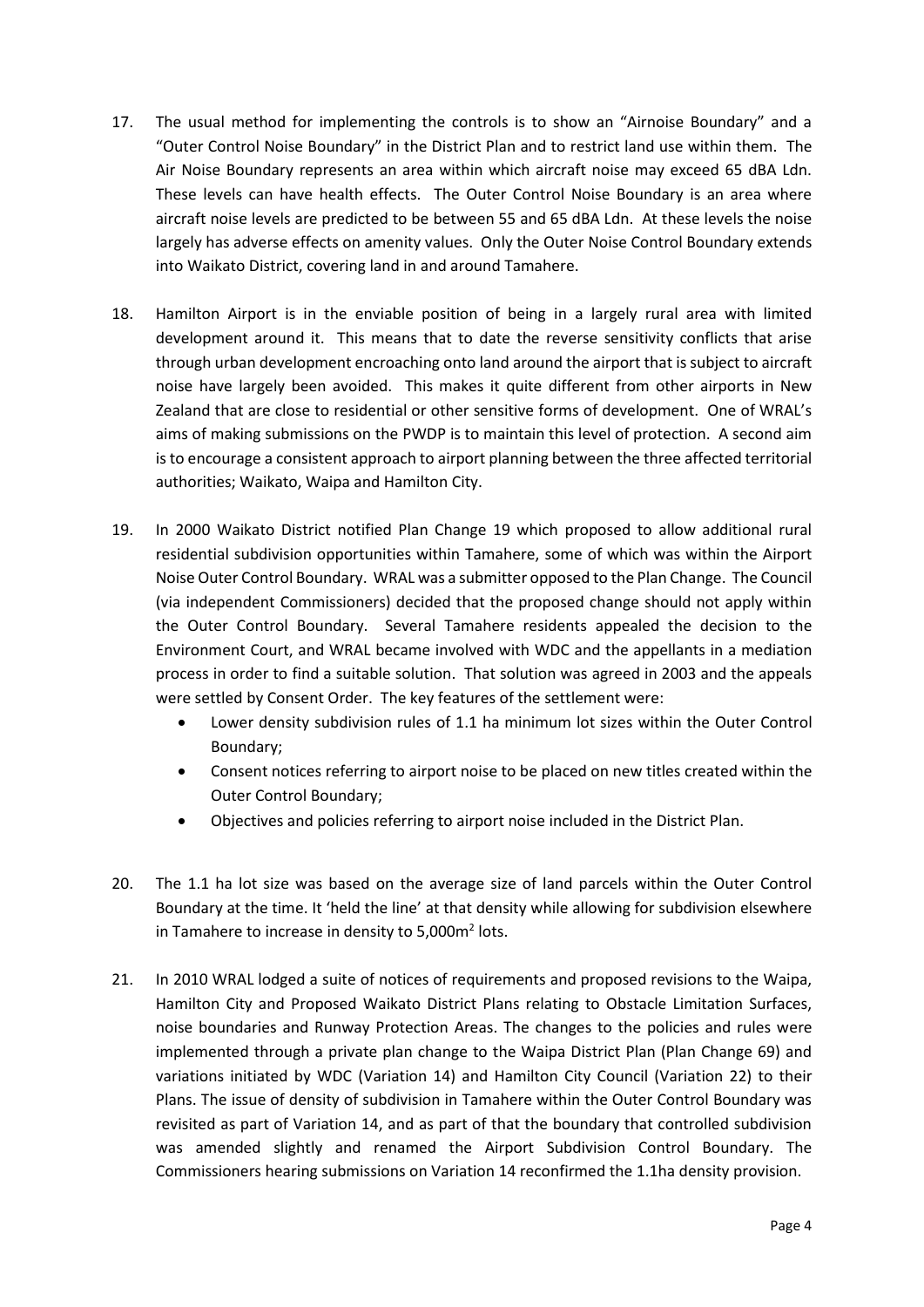22. A key purpose of this evidence is to ensure that this significant long term effort to secure appropriate planning solutions to manage airport noise in Tamahere and to maintain them, is not lost. Therefore, it is important that it is carried over into the PWDP.

## **SUBMISSION 7.1**

- 23. Mr Howarth's evidence in support of submission 7.1 refers to the history of the ASCB and the related rules, that I have outlined above. Although the rules were introduced in 2003 they were retested through a Schedule 1 process in 2010 through Variation 14 and reassessed again as part of the PWDP s32 analysis. Through these processes the modelling of aircraft movements and consequential noise effects were based on a strategic airport planning out to 2030. The main airport designations allow for a runway extension and those designations have a lapse date of 2026. Some initial runway extension works have been put in place, including a starter extension and the relocation of landing and takeoff thresholds and associated relocation of navigation aids. The airport, along with aviation generally, continues to go through growth cycles. Aviation is a highly volatile business, and over the last few years the airport has seen strong growth in domestic passenger numbers to a point whereby today it services 382,000 persons per annum. A full runway extension remains an option, as provided for by the designation.
- 24. The runway designation provides the fundamental basis for the suite of airport provisions in the three District Plans. The Waipa District Plan includes similar rules restricting subdivision and development within the Airport Noise Outer Control Boundary. Removing the ASCB as suggested by Mr Howarth would undermine the integrated cross-boundary approach developed by the three Councils.
- 25. Mr Howarth notes that since 2003 there has been substantial subdivision and development in Tamahere, including some within the ASCB. I am aware that around 2010 WDC inadvertently approved a multi-lot subdivision within the ASCB, but that is the only example I am aware of. As expected, significant subdivision and development outside the ASCB in Tamahere has taken place. Regardless the density of subdivision within the ASCB is substantially lower than elsewhere so the OWDP has been 'holding the line' as intended. The analysis in the s42A report shows that there is residual capacity for a further 220 lots<sup>2</sup> if the ASCB was removed. Therefore, in my opinion the horse has not bolted and the retention of the ASCB is the most effective and efficient outcome.
- 26. Mr Howarth's evidence refers to airport operations not being constrained by the ASCB, and he notes that there are aeronautical flight paths outside the ASCB. That is correct. The ASCB boundary is modelled on a wide range of inputs including aircraft types, their noise characteristics, flight paths, meteorological conditions, frequency of movements and whether they are day or nighttime movements. The flight paths are only one input and the modelling establishes the locations where the above factors coincide such that predicted noise levels will

<sup>2</sup> Paragraph 651 of Hearing 12 s42A report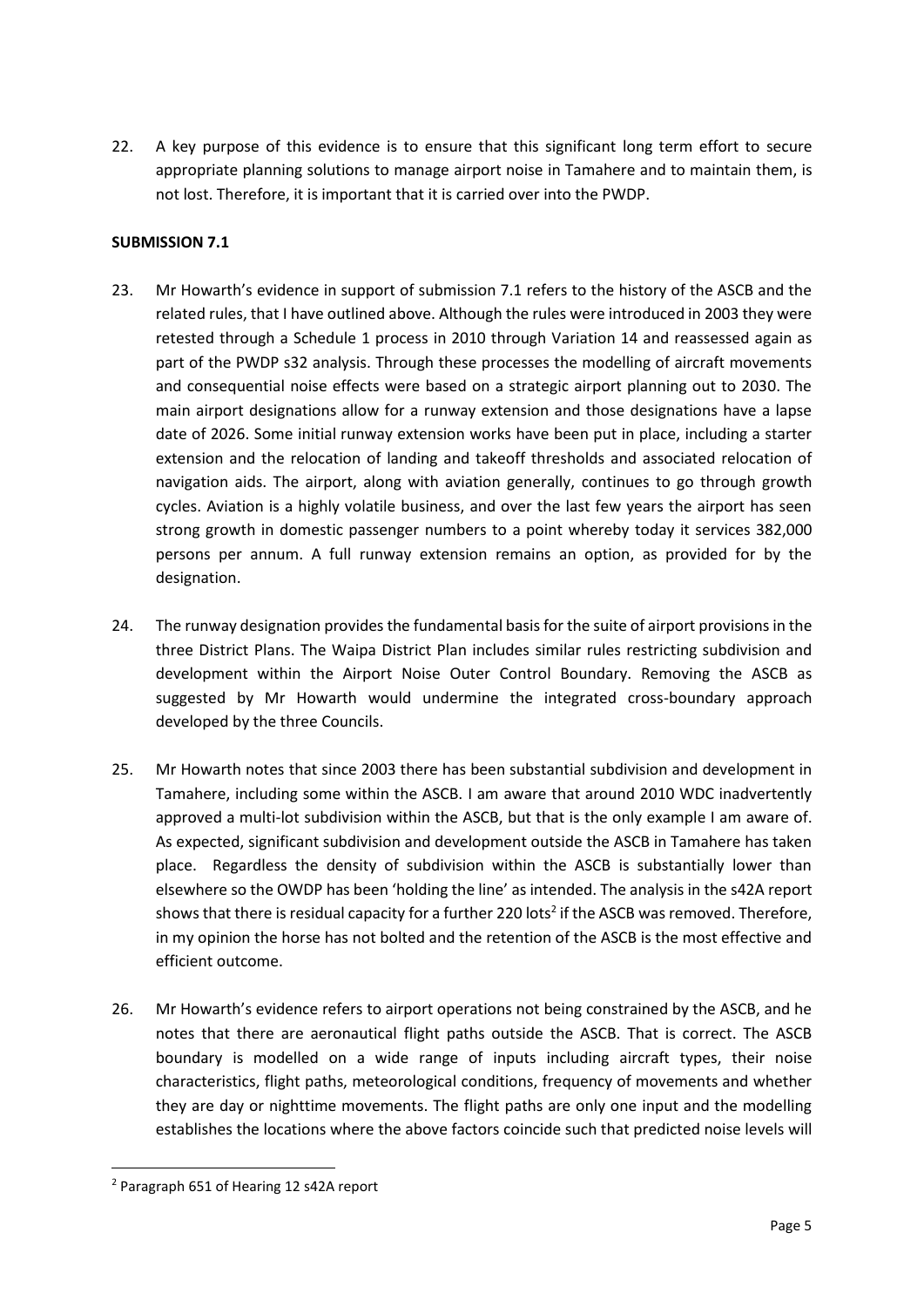be high enough to require planning restrictions. Therefore, there are always flight paths outside the area.

- 27. Mr Howarth states that there are no significant adverse reverse sensitivity effects from the airport. However, the reverse sensitivity noise effects are based on not just current effects, but also future effects as have been modelled out to 2030. The noise effects are based on NZS;6805 which includes well-established parameters and widely accepted parameters of when a noise effect is significant enough to trigger a planning response. Noise is subjective and therefore people's responses vary. Therefore, it is important that a consistent approach such as NZS;6805 is relied on.
- 28. In summary, in my opinion the Howarth Consulting submission should be rejected and the ASCB and its associated subdivision provisions should be retained.

## **WRAL SUBMISSION**

- 29. The PWDP, as notified, proposes to change the activity status of subdivision that does not comply with the 1.1ha average lot size within the ASCB from Prohibited to Non-complying. Through submission 742.1 WRAL sought to retain the prohibited activity status. There was no intention to change other parts of that rule as suggested in the s42A report. The subdivision status outside the ASCB should remain as restricted discretionary.
- 30. In my opinion, for the reasons I have outlined above it is important that restrictive subdivision provisions should apply to the land within the ASCB. Otherwise the purpose of limiting the number of people to exposure to the effects of airport noise will not be achieved. That was the intent of the original prohibited activity status. However, having reviewed the s42A report I agree that a non-complying activity status would achieve the same purpose provided it was put in place with a strong policy basis to support it. That would allow for true exceptions or minor variations from the land use pattern to be considered, but would not open the door for the higher density allowed in the balance of the CLZ.
- 31. At present, the PWDP framework has the following links back to the management of reverse sensitivity effects in the CLZ as follows:
	- Issue 1.4.3.2 (c) Protecting the rural environment and specifically regionally significant industry.
	- Strategic objectives and directions 1.5.5(a) subdivision, use and development of land can adversely affect the efficient provision and use of regional infrastructure due to reverse sensitivity issues.
	- Objective 5.6.1 Country Living Zone and Policy 5.6.3.
- 32. I consider that the following amendments to Policy 5.6.3 is required, in conjunction with the non complying activity status, to ensure the provisions are efficient and effective;

## *5.6.3 Policy – Subdivision within the Country Living Zone*

*(a) Subdivision, building and development within the Country Living Zone ensures that:*